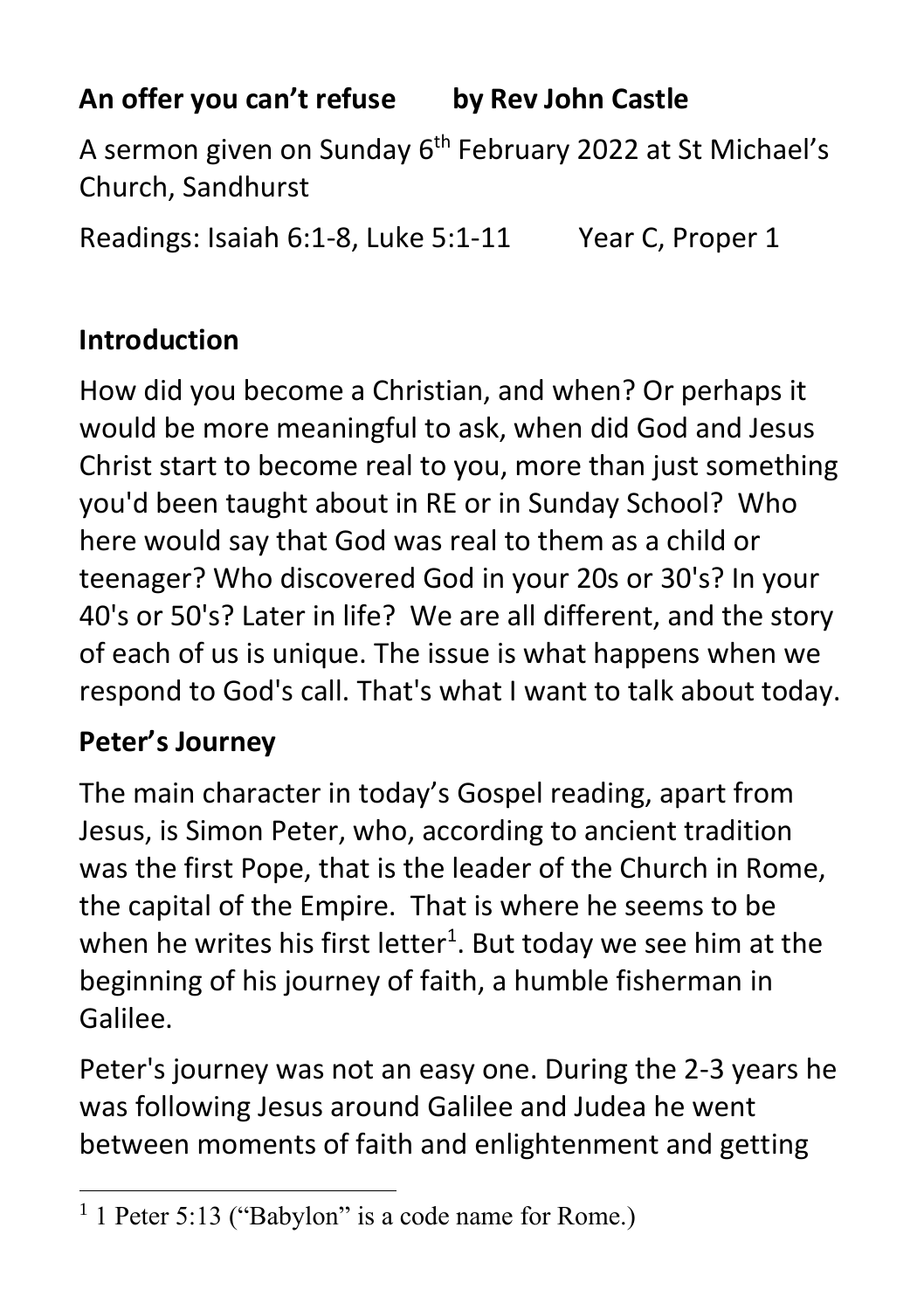things very wrong. He drew his sword to defend Jesus, then ran away and later denied him. And yet Jesus did not give up on Peter.

His actual name, of course, was not Peter but Simon. Peter was the nickname Jesus gave him, meaning "the Rock". What do we know about Simon's background? He had a brother called Andrew, and they had a fishing business together. Simon was married – Mark tells us that Jesus healed his mother-in-law<sup>2</sup>. St Paul later mentions in one of his letters that Peter was accompanied by his wife<sup>3</sup>. We don't know whether they had any children. We don't know much about his character from the Bible, except that he was impetuous and a little naïve, but fiercely loyal once he had become your friend.

# **Miracle on the lake**

Picture the scene in today's gospel reading. It's been another routine night's work for Simon, Andrew, James and John. But not one of the best – they've caught no fish that night, and they're tired and discouraged. And then Jesus shows up with a crowd, borrows Simon's boat to teach the crowd – Simon, who'd been thinking of sorting out his nets and then getting home to breakfast and bed after a night's fishing, then finds himself asked to set out again into the lake to fish. I think it says something about the impact that Jesus had made on him that he was willing to do this – much against his better judgement. Perhaps we can explain this by referring to the story in the first chapter of John's Gospel about Simon being

 $2$  Mark 1:29-31

<sup>3</sup> 1 Corinthians 9:5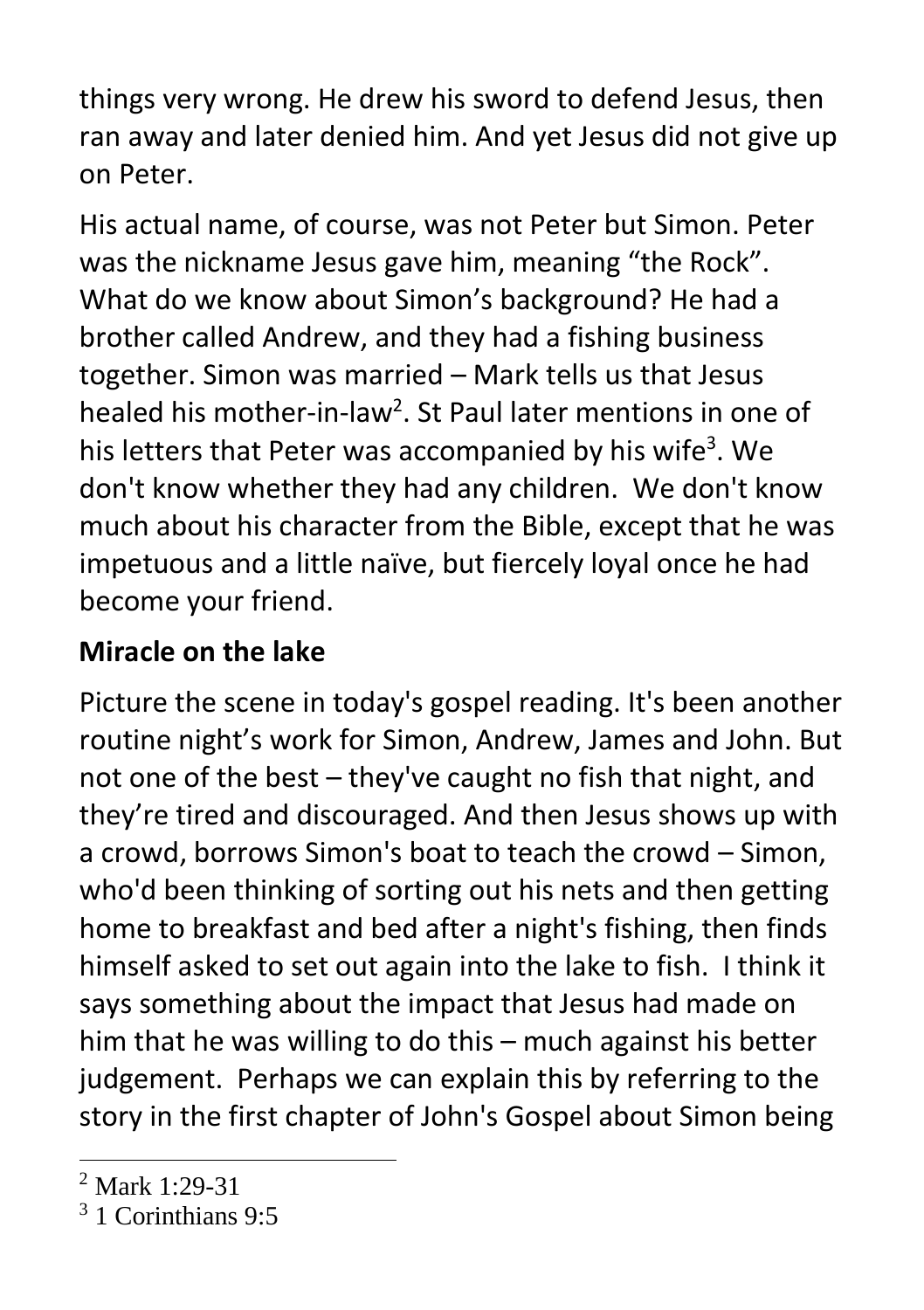introduced to Jesus by his brother Andrew, who had become a follower of John the Baptist. So Simon had already begun to realise that this carpenter from Nazareth was someone special.

But Simon was not ready for what happened next – suddenly the nets were full and beginning to pull the boat down. Quickly Simon calls to James and John, who are still with their boat on the shore, to ask them to come and help him. Both boats are soon so full of fish that they are about to sink.

Simon knew that there was no natural explanation for what had happened. They'd fished all night in this same part of the lake and caught nothing. The failure of skilled fishermen had suddenly been turned into success beyond anything they could have imagined. Simon had never been face-toface with the power of God before. It was all too much to handle. He wasn't worthy of this kind of supernatural attention. If Jesus was this full of God's presence, he didn't want to be anywhere near a sinful person like Simon. "Go away from me", Simon blurted out. "I'm too sinful for you".

"Don't be afraid", replied Jesus. "I've got bigger fish for you to catch – people". It was an invitation Simon couldn't refuse. From that day on, he was to be a member of Jesus' inner circle. If Jesus could make so big a difference in the work that Simon knew so well, surely he would enable Simon and his friends to succeed in the work that Jesus had planned for them.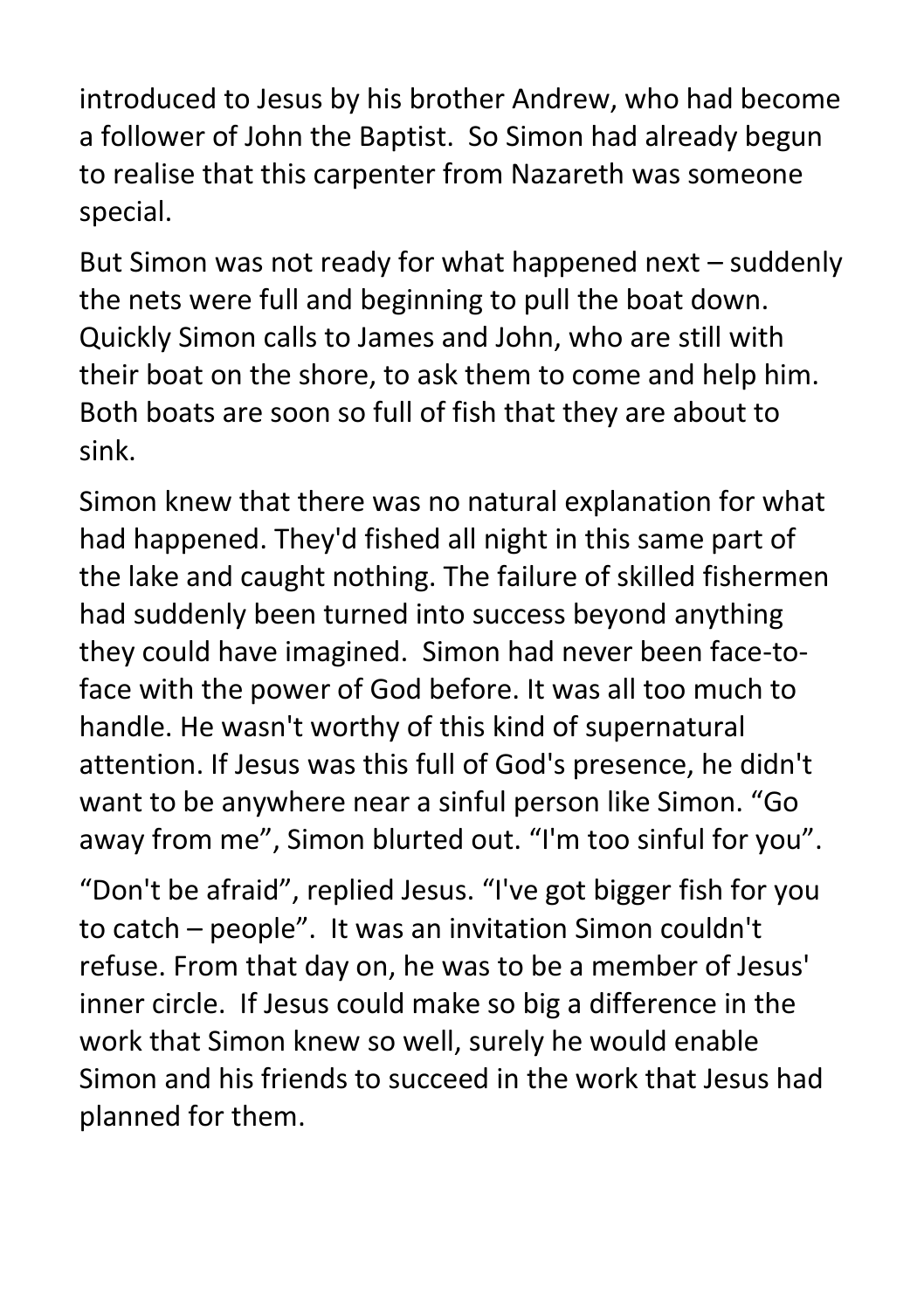## **Our Journey**

This story is not just about the beginning of Simon's journey as a disciple of Jesus. It is also about the beginning of the journey of the Church. Some people say that Jesus never intended to found the church. So why, then, did Jesus choose these 4 fishermen? Later he was to add another 8 to the inner circle of disciples with whom he lived and travelled around, making 12 who were later named apostles – those who are sent. It was surely no coincidence that there were also 12 tribes of Israel. Jesus intended that these 12 would be the basis of a new community that would give a fresh start to God's people, Israel, and would later open its arms to people of all nations.

God never does one thing in isolation from his greater plan, and that is true in our own lives as much as in this story. As we study Luke's Gospel this year in most of our Gospel readings, don't just treat each story or piece of teaching as if it stands on its own. One of the great themes of Luke, both in his gospel and in his second book, *The Acts of the Apostles*, is that God has a plan for the world. The Jewish people had their part in it. John the Baptist, Mary and the apostles had their parts to play. Jesus supremely had the lead role, showing the reality of God's Kingdom in word and deed, and through his death and resurrection.

The task of the church is to continue God's plan – to bring the good news of God's kingdom to everyone in the world. Like the early church, we may feel that we are small, and that the odds are against us. But God is on our side – or perhaps, more importantly, if we are on God's side then we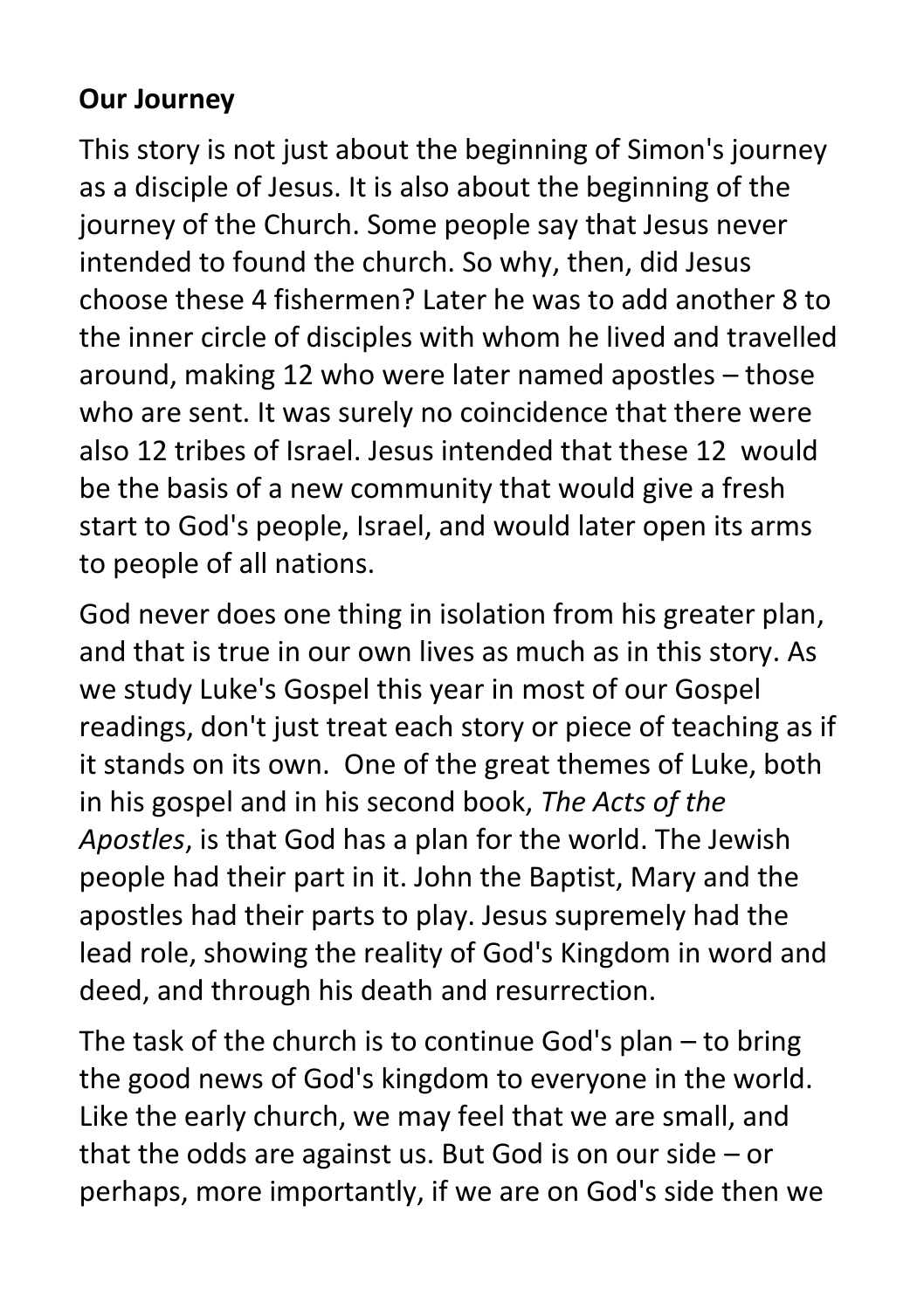can expect his amazing power to work through us, inadequate and weak as we are. Like Simon Peter in our Gospel reading, we as a church have a lesson to learn from the story of the miraculous catch of fish. The question God asks us is whether we, like Peter and his friends, are up for the challenge of following Jesus and letting him do his work through us.

# **Responding to the Call**

Perhaps being part of God's mission to the world seems like far to big a task. I'm reminded of a moment in *The Lord of the Rings* trilogy. The people of Middle Earth face a massive power of evil and overwhelming military forces, but they do battle nonetheless. The dwarf Gimli utters a memorable quote: "Certainty of death, little chance of success – what are we waiting for?!" And of course, good eventually triumphs.

Our OT reading is about the call of the prophet Isaiah to proclaim his message. Isaiah, seeing the holiness of God, is struck by a sense of his own unworthiness.

And I said: 'Woe is me! I am lost, for I am a man of unclean lips, and I live among a people of unclean lips; yet my eyes have seen the King, the LORD of hosts!'<sup>4</sup>

A seraph cleanses him with a burning coal, and tells him that his sin has been blotted out. And then Isaiah hears the voice of the Lord:

'Whom shall I send, and who will go for us?' And I said, 'Here am I; send me!'<sup>5</sup>

<sup>4</sup> Isaiah 6:5 NRSV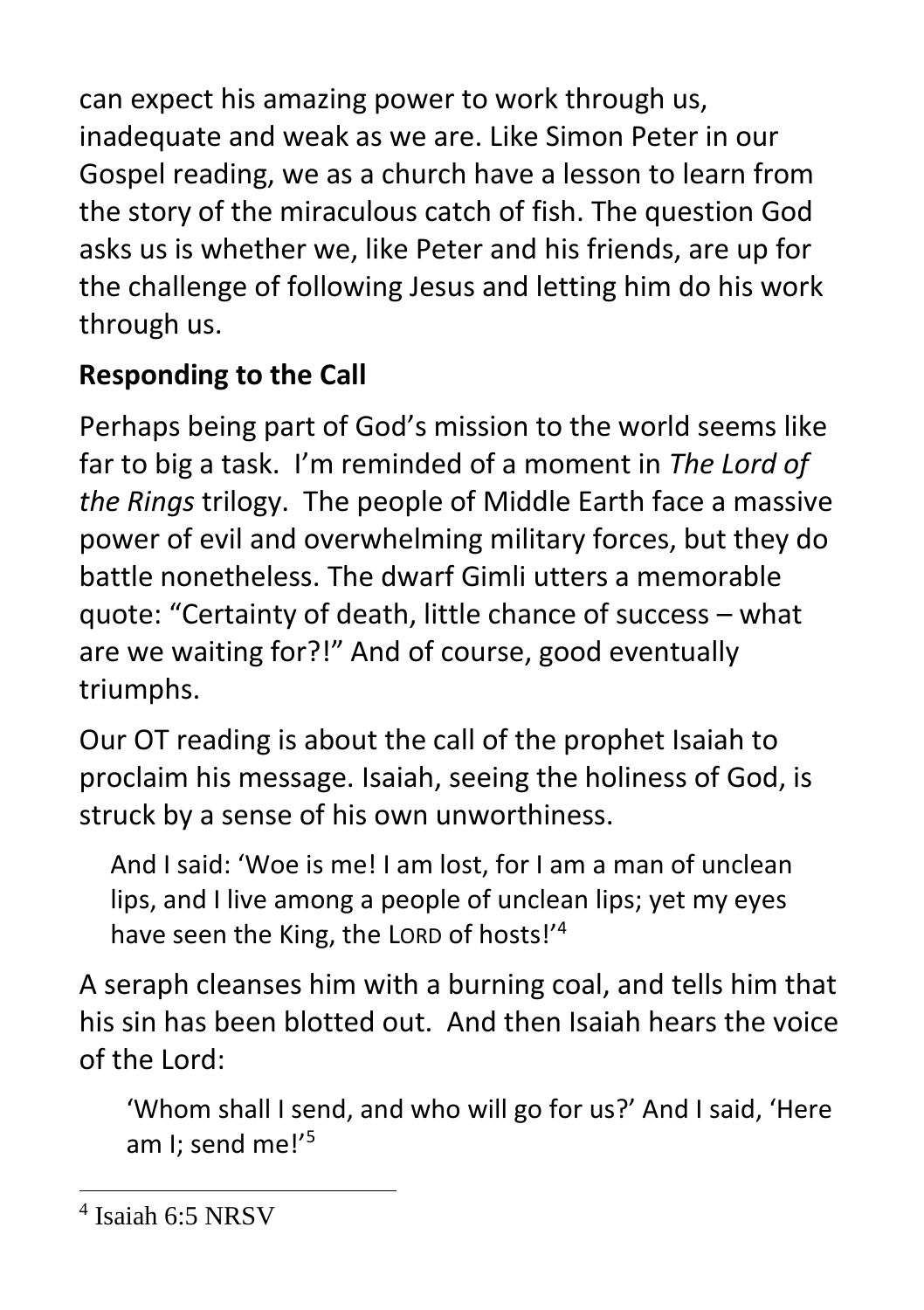Similarly, Paul, in his first letter to the Corinthians, speaks of how unworthy he was to be an apostle because he had persecuted the Church<sup>6</sup>. But God's call to us does not depend on our worthiness or our qualifications. God does not call the qualified, but qualifies the called.

Will you respond to God's call to you to follow Jesus this year in your journey of faith? And will you join with others in the mission that God has for St Michael's Church?

To finish, I'd like to read you an inspiring poem which speaks allegorically about what Jesus can do in our lives when we let him work in us.

```
"The Touch of the Master's Hand," by the American poet, 
Myra Welsh (1878-c.1950)
```
'Twas battered and scarred, and the auctioneer Thought it scarcely worth his while To waste much time on the old violin, But he held it up with a smile.

"What am I bidden, good folks," he cried, "Who'll start the bidding for me? A dollar, a dollar, then, two! Only two? Two dollars, and who'll make it three?

"Three dollars, once; three dollars, twice; Going for three . . . " But no, From the room, far back, a grey-haired man Came forward and picked up the bow;

<sup>5</sup> Isaiah 6:8 NRSV

<sup>6</sup> 1 Corinthians 15:9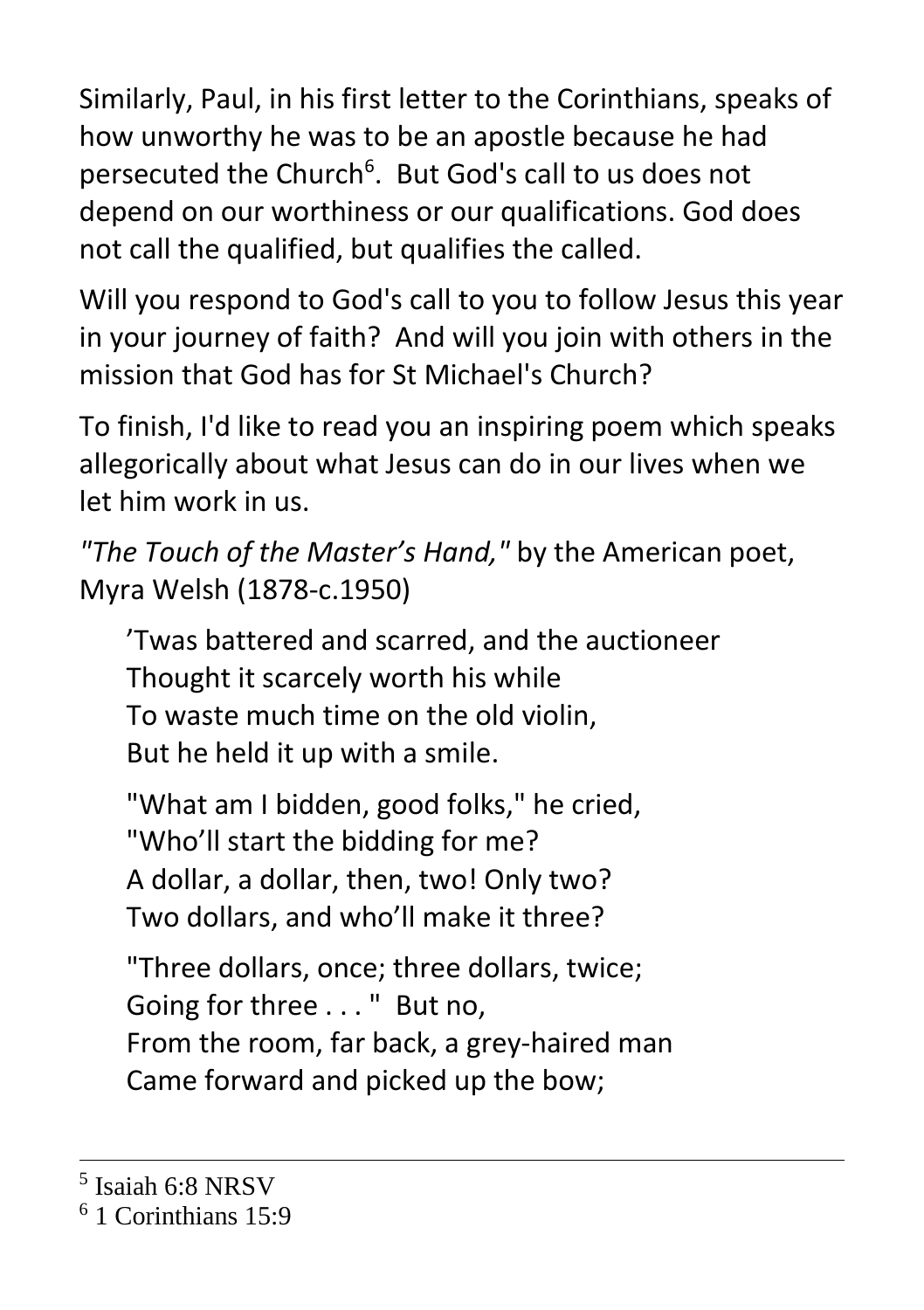Then, wiping the dust from the old violin, And tightening the loose strings, He played a melody pure and sweet As a carolling angel sings.

The music ceased, and the auctioneer, With a voice that was quiet and low, Said: "What am I bid for the old violin?" And he held it up with the bow.

"A thousand dollars, and who'll make it two? Two thousand! And who'll make it three? Three thousand, once; three thousand, twice; And going and gone," said he.

The people cheered, but some of them cried, "We do not quite understand What changed its worth?" Swift came the reply: "The touch of a master's hand."

And many a man with life out of tune, And battered and scarred with sin, Is auctioned cheap to the thoughtless crowd, Much like the old violin.

A "mess of potage," a glass of wine; A game, and he travels on. He is "going" once, and "going" twice, He's "going" and almost "gone."

But the Master comes and the foolish crowd Never can quite understand The worth of a soul and the change that's wrought By the touch of the Master's hand.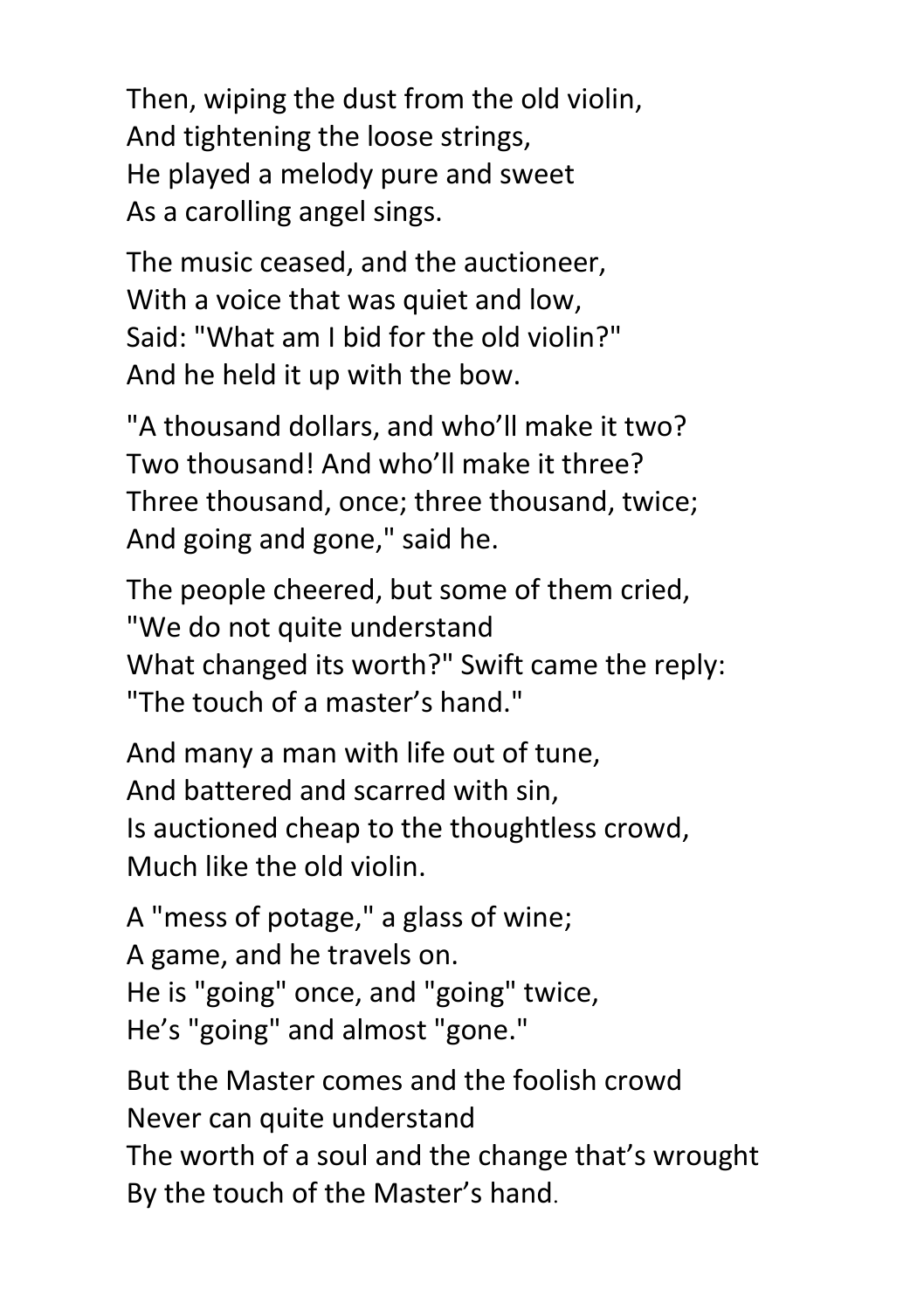## **Here I am, Lord**

I could leave it there. But I'd like to tell you a little story about one of my favourite hymns, which we are going to sing later, which fits in with the passage from the prophet Isaiah. It's a hymn which I first heard in January 1991 at the funeral of my wife's uncle Tom, who was the Roman Catholic parish priest of Chislehurst. It's called *I, the Lord of sea and sky*, and the chorus goes like this;

Here I am, Lord. Is it I, Lord? I have heard you calling in the night. I will go, Lord, if you lead me, I will hold your people in my heart.

At the time, I was doing a part-time course in preparation for full-time training for the ministry. The funeral was attended by an absolute multitude of Catholic priests. I was seated in the gallery at the back of the Church, and I had a good view of these priests processing in, two by two. They kept coming, until there were 120 priests in the church, in addition to the congregation. The service included that song, and there was I, feeling called by God to ministry in the church. You can imagine the impact that service, and in particular that song, had on me.

That's part of my story. But you don't have to be a priest to be following the mission call of God. Each of us is called to be part of God's mission to the world, and many of us have responded, not only to the call to follow Jesus in our own lives, but also to the call to serve God in the church or in the world in one or more ways. I think we all know that this church isn't run by just a few people, let alone one paid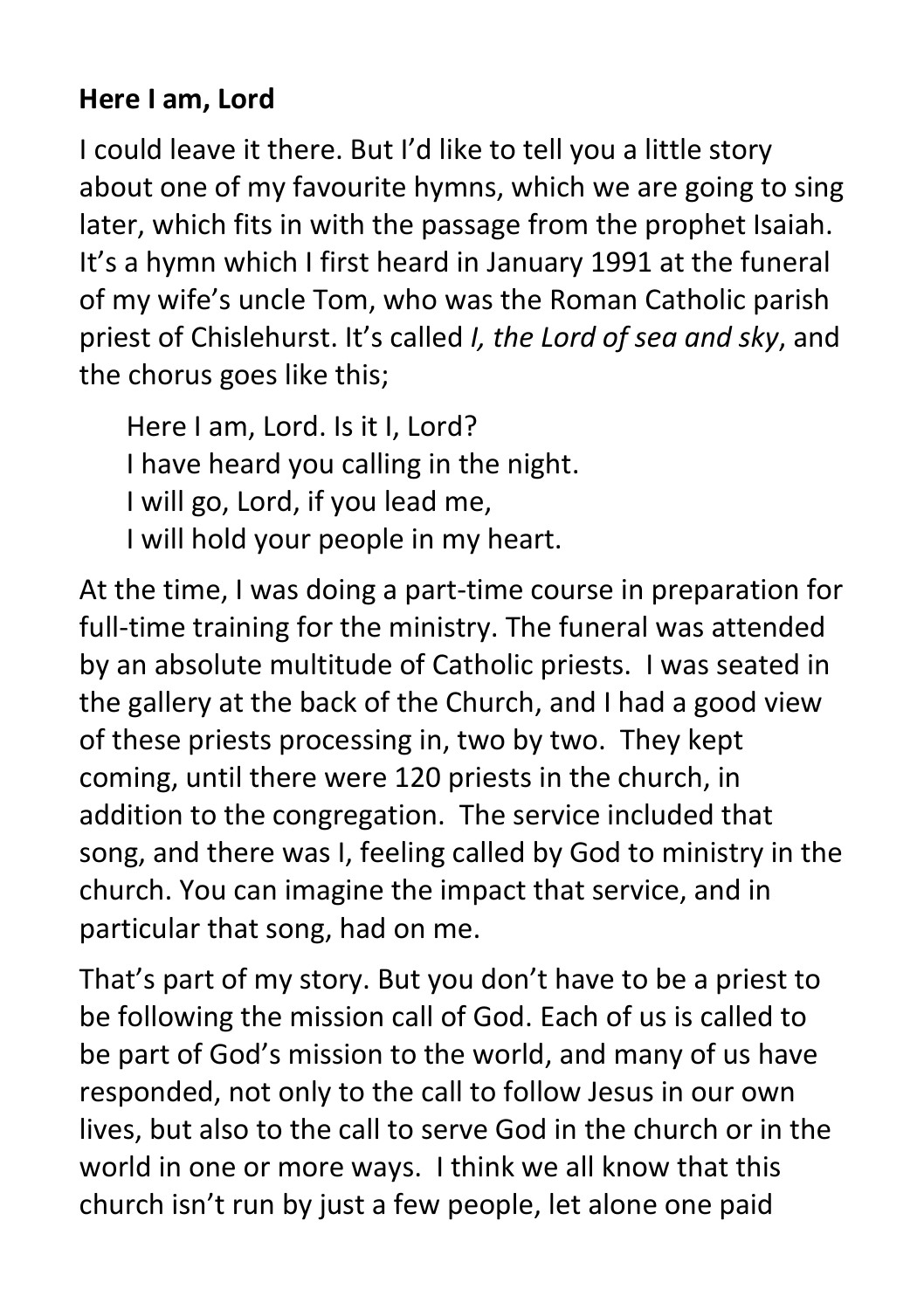parish priest. I am so grateful to the many people who live out their discipleship by acts of service in all kinds of ways. But we need to call new people to follow Jesus, and to become Christians, not just for their own sake but for the sake of the Kingdom of God. We're often inclined to think that we follow Christ for our own benefit, to know that we are loved by God, and of course that is important – without that personal relationship with God none of the rest of it makes much sense.

But God doesn't call us just for our own benefit. He calls us to be part of his mission, so that through us others can know his love and his power to transform their lives. It can be in simple ways – acts of kindness, a phone call to give someone support, a word to a neighbour, help given to someone in the street, in lots of informal ways as well as through formal roles. But as a church we do need people to fulfil particular roles. For several months we've listed some roles that need filling in our monthly newsletter. We haven't been inundated with offers. I realise that often a personal approach is needed. From time to time we nobble people and ask them to consider taking up a particular responsibility.

I realise that many of you are already serving God in various ways within our church. But I wonder whether today God is calling some of you to offer to take up some role – it could be something simple like cleaning the church or joining the coffee rota. Let's ask God to show us what we can do to be part of this great mission that he calls us to carry out as a church. Let's pray also for others to hear his call, including